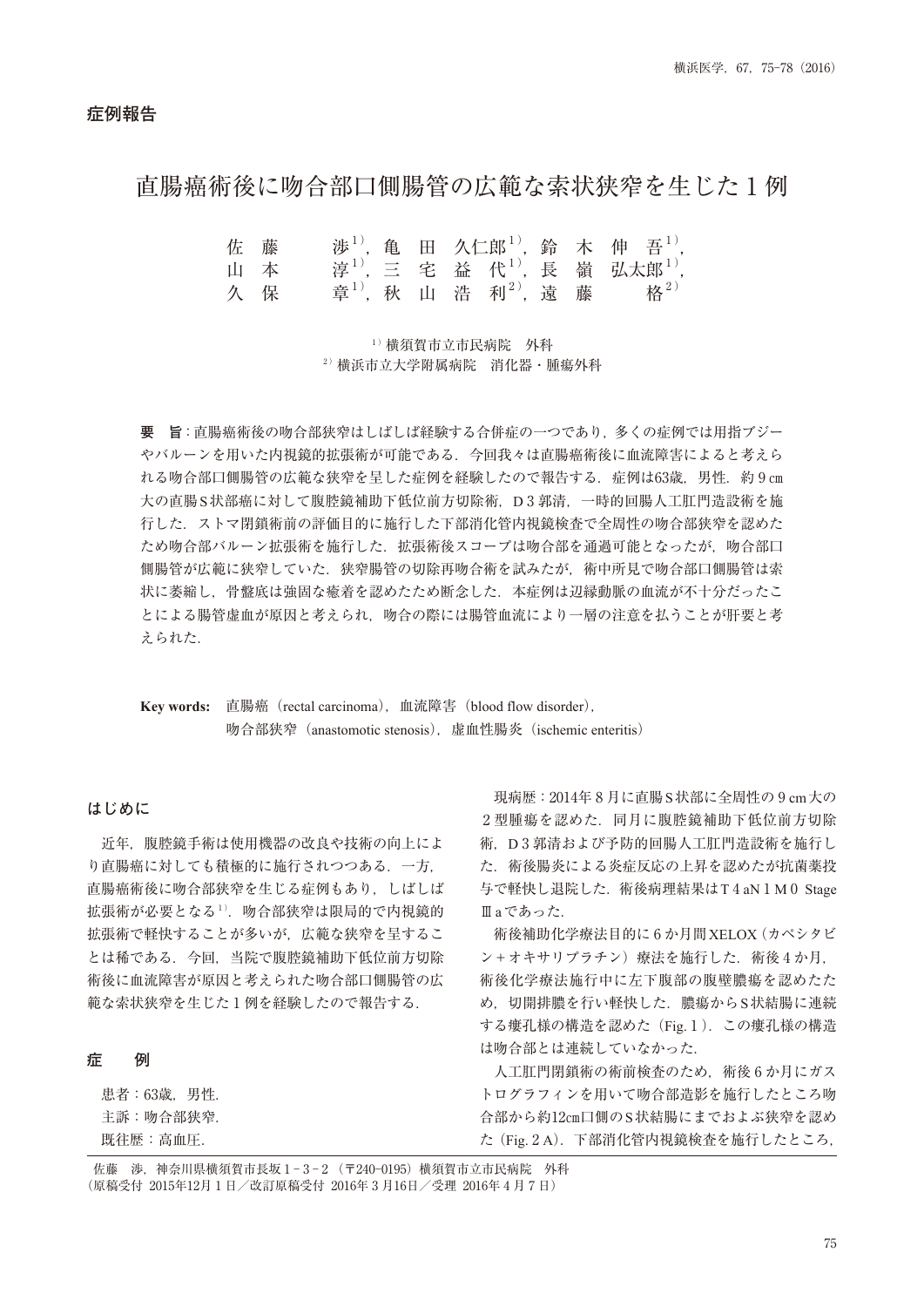

#### Fig. 1

Abdominal enhanced CT revealed abdominal wall abscess (arrow) which communicated to sigmoid colon (arrowhead). Sigmoid colon was well enhanced and it showed inflammatory change.



#### Fig. 2

A: Radiographic contrast study showed 12 cm in length of stenosis with anastomosed sigmoid colon (arrowhead).

B: After the endoscopic balloon dilation. Sigmoid colon still showed longdistance stenosis (arrowhead).



#### Fig. 3

A: Colonoscopy revealed circumferential stenosis of anastomosis (arrow). Scope could not pass through the anastomosis.

B: After the endoscopic balloon dilation of the anastomosis. Anastomosed sigmoid colon showed circumferential stenosis and ischemic change.

吻合部に全周性の狭窄を認めた (Fig. 3A). 内視鏡的バ ルーン拡張術を計5回施行した. 拡張術後, 吻合部はス コープの通過が可能となったもののさらに口側腸管に全 周性狭窄が続いていた (Fig. 3B). 口側腸管は全体的に 浮腫状であり,色調も不良であったことから慢性的な虚 血による狭窄が疑われた.再度ガストロ注腸を施行した ところ前回同様約12cmにわたる連続的な狭小化が確認さ れた $(Fig. 2B)$ .

不可逆的な変化と判断し、術後9か月に吻合部を含め た狭窄腸管の切除,再吻合術,回腸人工肛門閉鎖術をこ ころみた. しかしながら術中所見ではS状結腸は索状に 狭窄しており,周囲とは非常に強固な癒着を伴って骨盤 内へと連続していた (Fig. 4). 骨盤内の癒着剥離は手技 的に困難であり,尿管などの他臓器損傷のリスクが高い と判断し, S状結腸狭窄腸管を2重結紮した後に健常な 部位で切離した.回腸人工肛門閉鎖およびS状結腸単孔 式人工肛門を造設し手術を終了した. Retrospectiveにみ るとCT上,高度癒着している骨盤は狭窄腸管とその腸間 膜,膀胱,引き寄せられた内腸骨動静脈と尿管により構





Left figure is the intraoperative picture and right one is the scheme. Sigmoid colon showed extremely narrow change. Pelvis showed severe adhesive change. Stenotic sigmoid colon communicated to the pelvis and could not mobilize due to the strong adhesion.

成されていた. 術後合併症なく、軽快退院した.

#### **考 察**

大腸癌術後合併症の一つである吻合部狭窄の頻度は0 ~30%程度とされ、部位は直腸が最も多く、ついでS状 結腸に多いとされている $^{1,-2)}$ . 通常吻合部狭窄は限局し て発生し、本症例のように10cmを超えた狭窄を呈するこ とは稀である. 吻合部狭窄を生じるリスク因子として. 肥満, 膿瘍, 敗血症, 術前·術後放射線照射, 縫合不全, 骨盤腔内感染,吻合部の過緊張などが挙げられる1).術 後吻合部狭窄のうち再手術を必要とするものは多くなく, Smithらの集計によると315例のうち手術を必要としたも のは約 4%であった $3$ . 吻合部狭窄に対する一般的な非 手術的拡張術としては,経肛門的に手指が到達可能な場 合は用手的拡張を行い,到達ができない場合はバルーン ダイレーターを使用する.本症例は吻合部拡張後の観察 で吻合部口側腸管の広範な狭窄を認め非手術的拡張術を 断念した. 虚血性腸炎のいわゆるチアノーゼ所見に近い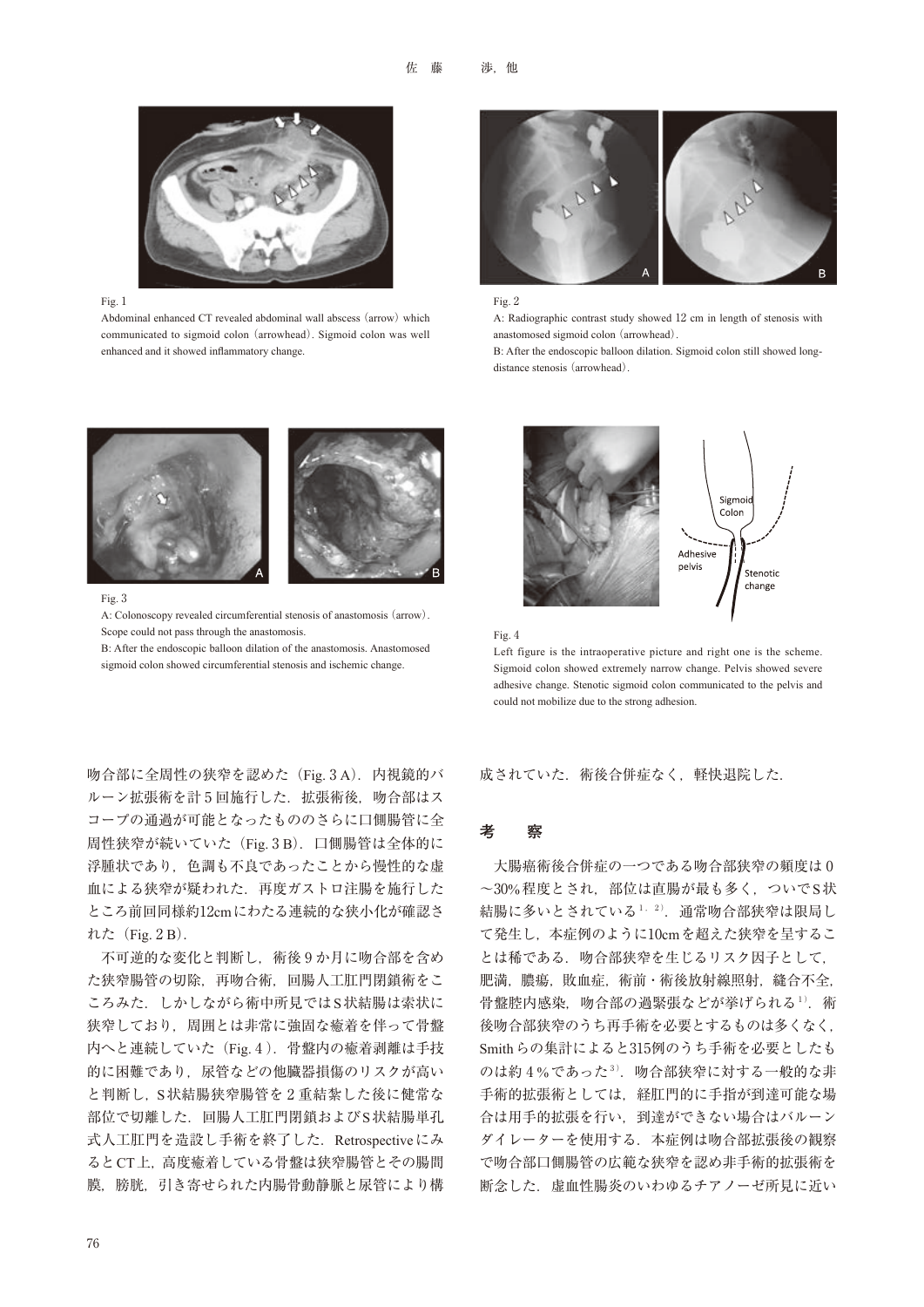色調変化と粘膜の浮腫状の変化を認め,吻合腸管の慢性 的な虚血により器質的な狭窄をきたしたと推察された4).

 本症例では術後に腹壁膿瘍を発症しドレナージにより 軽快した.診察時は原因不明の腹壁膿瘍と考えられたが, 腹部造影CT検査をRetrospectiveに見ると吻合部よりも口 側のS状結腸と腹壁膿瘍が連続していた.本症例の吻合 部狭窄は縫合不全からの炎症の波及とそれによる線維化 の可能性も考えられたが,CT上の炎症所見は吻合部周囲 の骨盤内よりも口側のS状結腸とそれと近接する腹壁の 間に強く認めた.また初回手術後はドレーン排液の混濁 などの縫合不全を疑わせる所見も認められなかった. 遅 発性の縫合不全や術後腹腔内膿瘍に起因する炎症が口側 腸管に波及した可能性は全く否定できないものの,鉛筆 状に細く萎縮した腸管は虚血性の変化が中心と考えられ た. しかしながら病理学的診断は行えておらず、原因解 明目的に狭窄腸管の壁の一部を採取しなかったことが悔 やまれる.

虚血性腸炎のうち6.9%は狭窄型虚血性腸炎となると報 告されている5). 虚血性腸炎による狭窄に対しても内視 鏡的バルーン拡張術は適応となるが6), 本症例では狭窄 範囲が長いだけではなく,器質的な狭窄を認めたため非 手術的治療は不可能であると判断した. しかしながら強 い炎症後の骨盤内の癒着により吻合腸管の剥離は不可能 であり、吻合腸管の切除を断念した. 術前に骨盤内の強 固な癒着を予想し得れば,再手術を回避できたかもしれ ないことが反省点として挙げられる.

 笠原らや高澤らは腸管の捻転に伴う血行障害により後 天性大腸閉鎖をきたした症例を報告している7,8). また Kogaらの犬の胎児を用いた実験では,腸間膜動脈を結紮 後、出生時に腸閉鎖となることが報告されており9). 虚 血に陥った腸管が壊死に至り,その修復過程で腸管狭窄 や閉塞をきたすことが成因と考えられている<sup>10, 11)</sup>. 本症 例は腸管の完全閉塞は認めなかったものの,虚血による 炎症と修復の過程で著明な器質的狭窄をきたしたと考え られた. D 3 郭清を伴う左側結腸手術の場合. 通常は下 腸間膜動脈を根部で処理するため吻合腸管の血流は上腸 間膜動脈領域から辺縁動脈の吻合動脈弓を介して維持さ れている. しかしながら Griffiths点 (左結腸曲) や Sudeck 点(最下S状結腸動脈と上直腸動脈)などでは吻合動脈 弓の欠損が高率に見られ,結腸・直腸癌手術の際には注 意が必要とされる<sup>12, 13)</sup>. Basamajianらによると今回吻合 したS状結腸の辺縁動脈の動脈弓吻合は約39%で未発達 である14). 本症例では吻合時の腸管の色調には異常はな かったが,術後に慢性的な虚血に至り,炎症とその修復 過程で広範な索状狭窄を起こしたと考えられる.直腸癌 手術では下腸間膜動脈を根部で結紮切離しても血流障害 による狭窄の頻度は増えないという報告もあるが15),術 中の辺縁動脈の血流を十分に確認することが肝要である

と改めて再認識させられた.

### **結 語**

 今回われわれは,直腸癌術後の吻合部口側腸管の広範 な索状狭窄を呈した1例を経験した.

## **文 献**

- ₁ ) Luchtefeld MA, Milsom JW, Senagore A, et al: Colorectal anastomotic stenosis. Results of a survey of the ASCRS membership. Diseases of the colon and rectum,  $32(9)$ :  $733 - 736, 1989.$
- 2) 渡邊聡明, 武藤徹一郎: 大腸手術後の縫合不全, 吻 合部狭窄に対する処置. 手術, 53(8): 987-991, 1999.
- 3) Smith LE: Anastomosis with EEA stapler after anterior colonic resection. Diseases of the colon and rectum, **24**  $(4): 236 - 242, 1981.$
- 4) 大川清孝, 佃 博, 青木哲哉, 他:虚血性大腸炎 急性期の内視鏡像の検討.Gastroenterol Endosc,**46**  $(7): 1323 - 1332, 2004.$
- 5) 小田秀也, 渕上忠彦, 平川雅彦, 他: 虚血性大腸炎 の長期経過-狭窄型,再発例を中心に-. 日本大腸 肛門病会誌, 49: 554 - 566, 1996.
- ₆ )五十畑則之,根元大樹,遠藤俊吾,他:内視鏡的バ ルーン拡張術およびステロイド局注が有効であった. 日本大腸肛門病学会誌, 68: 86-91, 2015.
- ₇ )高澤慎也,中原さおり,金森 豊,他:回盲部捻転 症による後天性大腸閉鎖症の ₁ 例.日臨外会誌,**69**  $(11): 2922 - 2926, 2008.$
- 8) 笠原康平, 長嶺弘太郎, 亀田久仁郎, 他:成人に発 症した後天性大腸閉鎖症の ₁ 例.日本臨床外科学会 雑誌, 74(2): 447-452, 2013.
- ₉ ) Koga Y, Hayashida Y, Ikeda K, et al: Intestinal atresia in fetal dogs produced by localized ligation of mesenteric vessels. Journal of pediatric surgery,  $10(6)$ : 949 - 953, 1975.
- 10) Elemen L, Tugay M, Erkus B, et al: Acquired ileal atresia because of adhesive small bowel obstruction. Journal of pediatric surgery,  $45(6): 1383 - 1384, 2010$ .
- 11) Mares AJ, Freud E, Efrati Y, et al: Acquired colonic atresia: a rare sequela of necrotizing enterocolitis. Journal of pediatric gastroenterology and nutrition,  $16(1)$ :  $93-97$ , 1993.
- 12) Fasth S, Hulten L, Hellberg R, et al: Blood pressure changes in the marginal artery of the colon following occlusion of the inferior mesenteric artery. Annales chirurgiae et gynaecologiae,  $67(4):161 - 164$ , 1978.